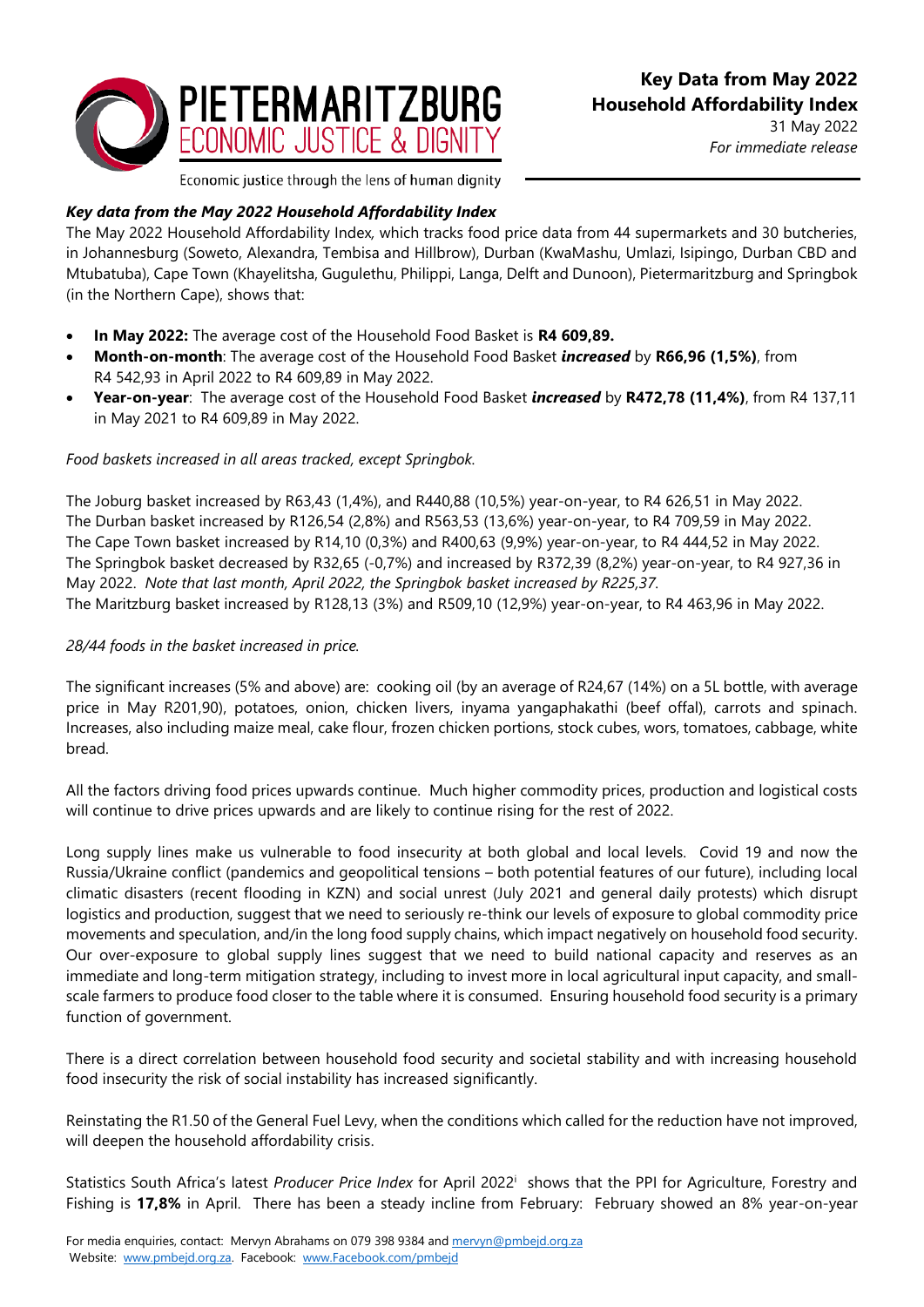increase, and March an 14,9% increase. The escalating inflation trends in producing food at the farm, will mean higher prices on supermarket shelves.

The recent flooding in KwaZulu-Natal (for the second time in a matter of weeks) have forced yet another spike in the baskets of Pietermaritzburg and Durban (the Maritzburg basket spiked by R128,13 and the Durban basket by R126,54). These come on top of the extremely high April increases, in both cities. This month the Pietermaritzburg basket (typically an outlier and the lowest priced basket in the index), has passed the cost of the Cape Town basket (R4 463,96 vs. R4 444,52).

Heavy rains and flooding impact on agricultural production and produce. The immediate impact however is on transporting goods on roads. The flooding has caused severe infrastructural damage to a sizeable portion of KwaZulu-Natal's transportation systems, as well as worsening the already poor road system in parts of the rural agricultural province.

We have seen examples over the past 18 months of why a functioning railway system offers food safeguards and security. This time, we saw it with the KZN floods. Effective and efficient railways are a buffer against disaster (climatic and social unrest), but with the soaring diesel price, railways also offer more efficient, more reliable, and cheaper modes of transportation. South Africa's long value chains, which see food that is now grown very far from our tables and having to be transported very long distances to reach our tables, are being put under severe stress from a variety of variables. The long food value chains make us vulnerable to food insecurity, but especially if our fuel prices continue to escalate, and if our transportation systems and governance system are vulnerable.

Statistics South Africa's latest *Consumer Price Index* for April 2022ii shows that **Headline inflation was 5,9%,** and for the **lowest expenditure quintiles 1-3, it is 6,4%, 6,1% and 5,7%** respectively. **CPI Food inflation was 6,3%.**

### *Household domestic and personal hygiene products*

*The May 2022 Household Domestic & Personal Hygiene Index* shows an increase of **R21,46 (2,7%)** month-on-month. This is the second consecutive big monthly jump in the index. Significant increases were seen on green bar soap (up 14%), toothpaste (up 5%) and shoe polish (up 5%). Other increases included: Vaseline and deodorants. The higher crude oil price and edible vegetable oil prices are driving up the costs of our soaps and shoe polish, toothpastes, and Vaseline.

Year-on-year the household domestic and personal hygiene products index increased by **R86,01 (11,9%)** bringing the total average cost of basic household domestic and personal hygiene products to **R807,30 in May 2022.** (See page 5 of May 2022, Household Affordability Index). The cost of basic hygiene products is high. These products compete in the household purse with food. These products are essential for good health and hygiene.

#### *Workers*

The National Minimum Wage is **R23,19** an hour and **R185,52** for an 8-hour day. The annual increment of **R1.50** per hour which came into effect in March 2022, increased the monthly wage of full-time workers by **R252** in May 2022. The May 2022 cost of a basic nutritional food basket for a family of four persons is up **R230,56** year-on-year. The annual NMW wage increment of 2022 will not be enough to cover the surge in food prices, and the upcoming transport fare increases and electricity tariff increases. Workers again, in 2022, will be poorer than they were last year. The National Minimum Wage is set too low and its annual increments do not track the real inflation on workers expenses. The National Minimum Wage continues to deepen poverty in workers homes.

In May 2022, with 21-working days, the maximum National Minimum Wage for a General Worker is **R3 895,92.**  Transport to work and back will cost a worker an average of **R1 344.** Electricity will cost a worker an average of **R731,50**. A basket of basic but nutritious food, for a family of four persons, will cost a worker **R3 150,03.** Together these three core expenses come to **R5 225,53.**

Because food is bought after monies for transport and electricity have been paid for or set aside, in May 2022, PMBEJD calculates that workers' families will **underspend on food by a minimum of 42,2%** this month (See pages 7 and 8 of May 2022, Household Affordability Index). *South African workers, mostly remunerated on extremely low wages, are under enormous stress.*